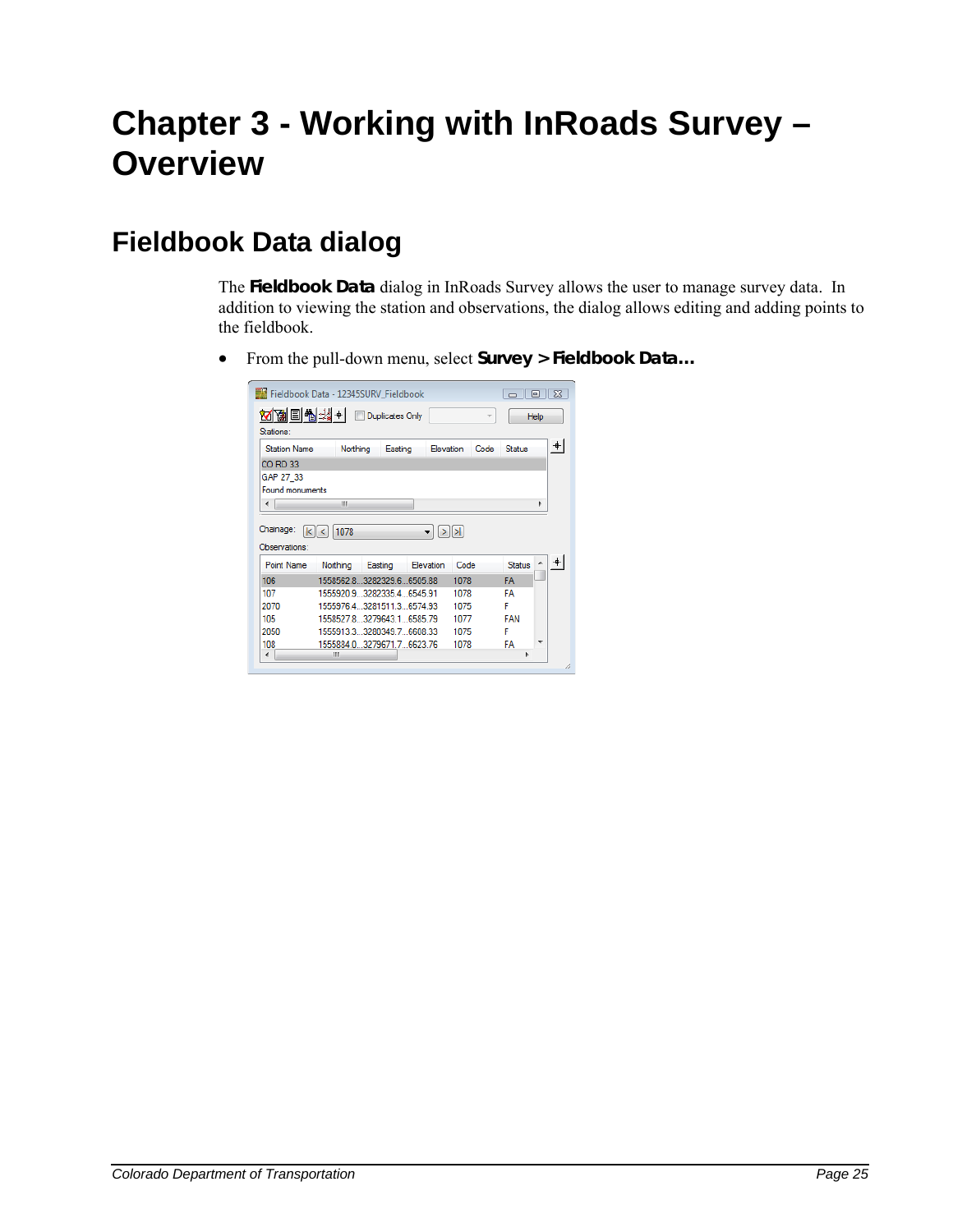### **Dialog Items**

♦ **Survey Options** - opens the **Survey Options** dialog box.

| Survey Options                                                                              |           |                                                                                                                          | $\Sigma$      |
|---------------------------------------------------------------------------------------------|-----------|--------------------------------------------------------------------------------------------------------------------------|---------------|
| General<br><b>Units</b>                                                                     | Symbology | Observation Standard Deviation<br>Corrections                                                                            |               |
| Chord Height:                                                                               | 0.010000  |                                                                                                                          |               |
| Point Seed:                                                                                 | 1         | <b>Help</b>                                                                                                              |               |
| Figure Seed:                                                                                | 1         |                                                                                                                          |               |
| Cell Scale:                                                                                 | 100.00    |                                                                                                                          |               |
| Text Scale:                                                                                 | 20.00     | Fieldbook Audit Trail File Name:                                                                                         |               |
| Line Scale:                                                                                 | 100.00    |                                                                                                                          | $\sim$ $\sim$ |
| <b>File Options</b><br><b>Resolve Code Errors</b><br>Log Code Errors                        |           | <b>Save Computed Coordinates</b><br>Add/Edit Audit Trail<br>Convert Numeric Codes to Corresponding Alpha Codes on Import |               |
| <b>View Options</b><br>Automatic Refresh                                                    |           | Segregate Text by Symbology Level                                                                                        |               |
| <b>Planimetric Settings</b><br>V Use Custom Operations<br><b>Use Symbols</b><br>V Use Cells |           | M Attach Default Tags<br>V Attach Attribute Tags                                                                         |               |
|                                                                                             |           | Include Custom Operations, Symbols and Cells in Single Cell                                                              |               |
|                                                                                             | OK        | <b>Preferences</b><br>Cancel                                                                                             |               |

♦ **Survey Style Filter** - opens the **Survey Style Filter** dialog box.

| Survey Style Filter             | $\Box$<br>$\Sigma$<br>$\Box$ |
|---------------------------------|------------------------------|
| Filter Name: < Unnamed><br>▼    | OK                           |
| Start With: (a) All<br>None     | Cancel                       |
| <b>Build Selection</b>          | Save                         |
| Properties: Description         | Save As                      |
| Value:                          | Delete                       |
| Mode:<br>include<br>Exclude     | Values                       |
| <b>Add Rule</b><br>Replace Rule | Help                         |
| Rules:                          |                              |
| Include All Codes               | Move Up                      |
|                                 | Move Down                    |
|                                 | Delete Rule                  |
|                                 | Clear All                    |
|                                 |                              |
|                                 |                              |

- ♦ **Report** opens the **Save** dialog box to generate a report.
- **Note:** The report is generated based on what stations/observations are selected prior to clicking the report button. To generate a report on the entire fieldbook select all the Stations in the fieldbook then click the **Report** button.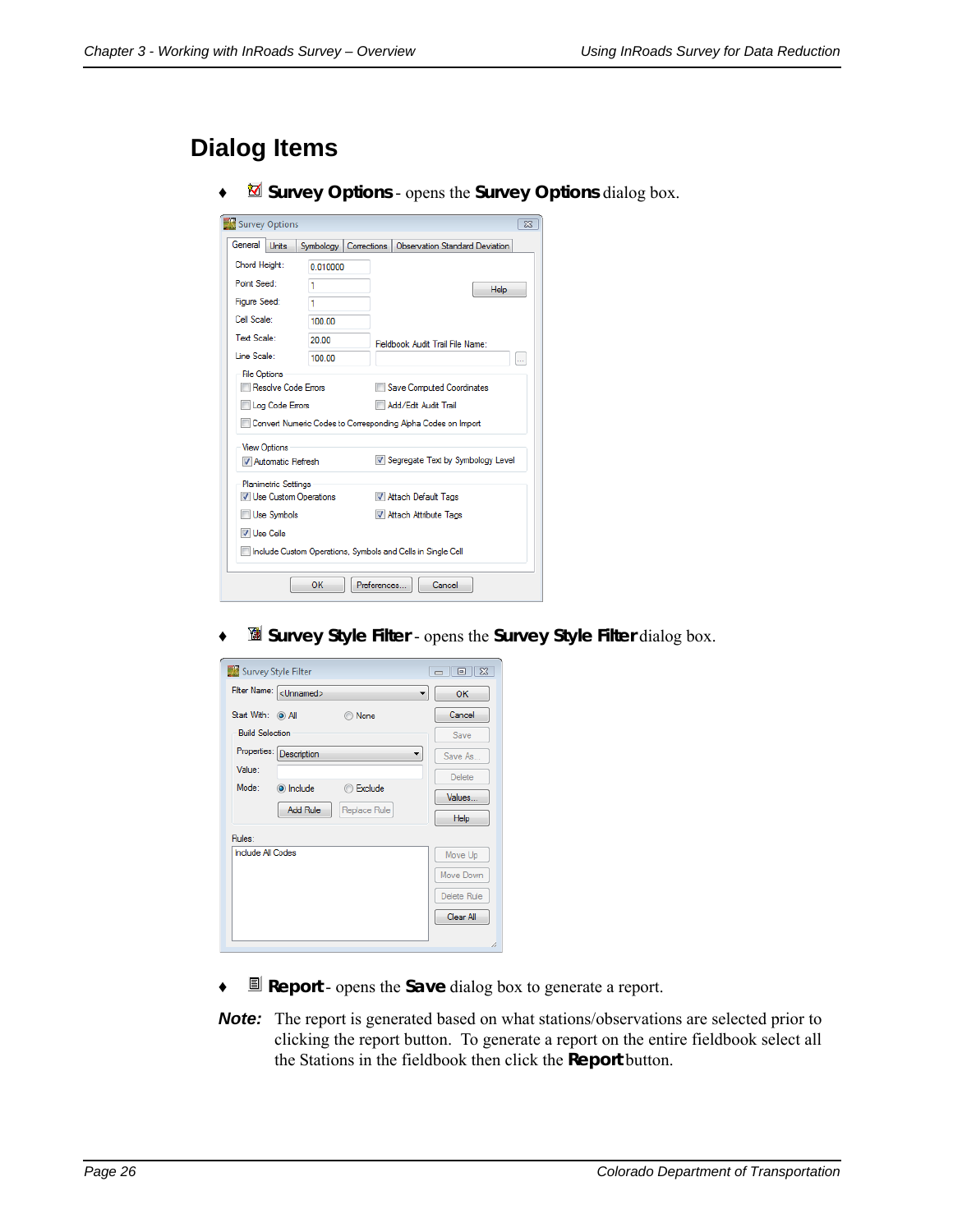| Point Code Find and Replace | $\Sigma$         |
|-----------------------------|------------------|
| Find what:                  | Next Error       |
| Replace with:               | <b>Find Next</b> |
| Match whole word only       | Replace          |
| Match case                  | Replace All      |
|                             | Close            |
|                             | Help             |

♦ **Find/Replace Codes** - opens the **Point Code Find and Replace** dialog box.

- ♦ **Select Figure** will only locate the nearest planimetric feature or chainage. The fieldbook will highlight the start of the chainage.
- ♦ **Insert Parallel Point** will add an additional point to a chain based on an existing reference chain.
- ♦ **Duplicates**  filters only duplicate points found in the Stations or Observations. To view duplicate points select it from the drop down box.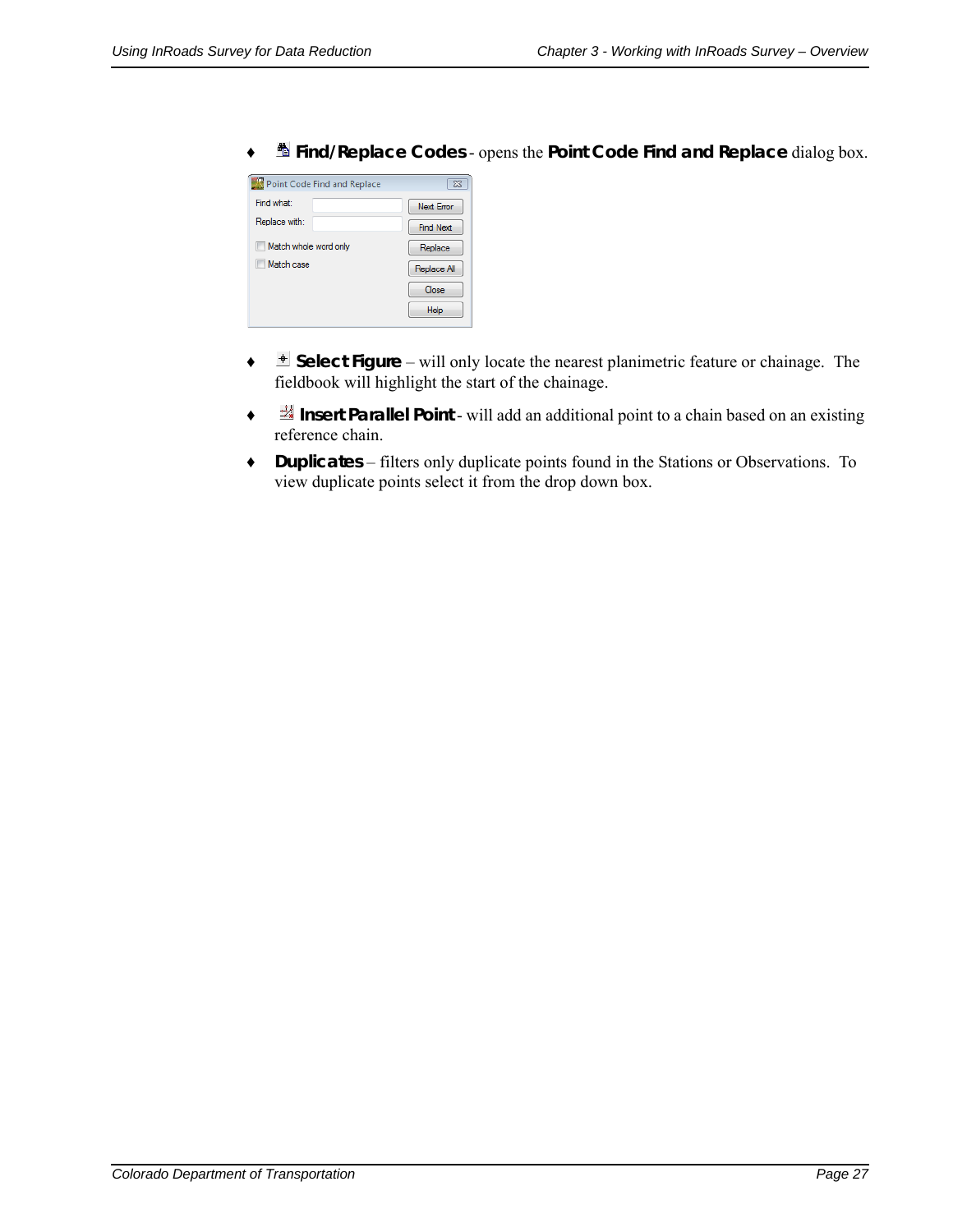### **Duplicate Points General Rules:**

#### *Rule # 1*

If a Point Name is duplicated in a Station Setup then the two points are averaged.

Station 764

Observation 2000

Observation 2000

Observation 2001

Observation 2002

#### *Rule #2*

If a Point Name is duplicated in two different Station Setups the points are not averaged and each point is used.

Station 764

Observation 2000

Observation 2001

Observation 2002

Station 766

Observation 2000

Observation 3001

Observation 3002

**Note:** For more information on how duplicate points are handled in InRoads Survey select the Help  $\boxed{\phantom{a}$  Help button.